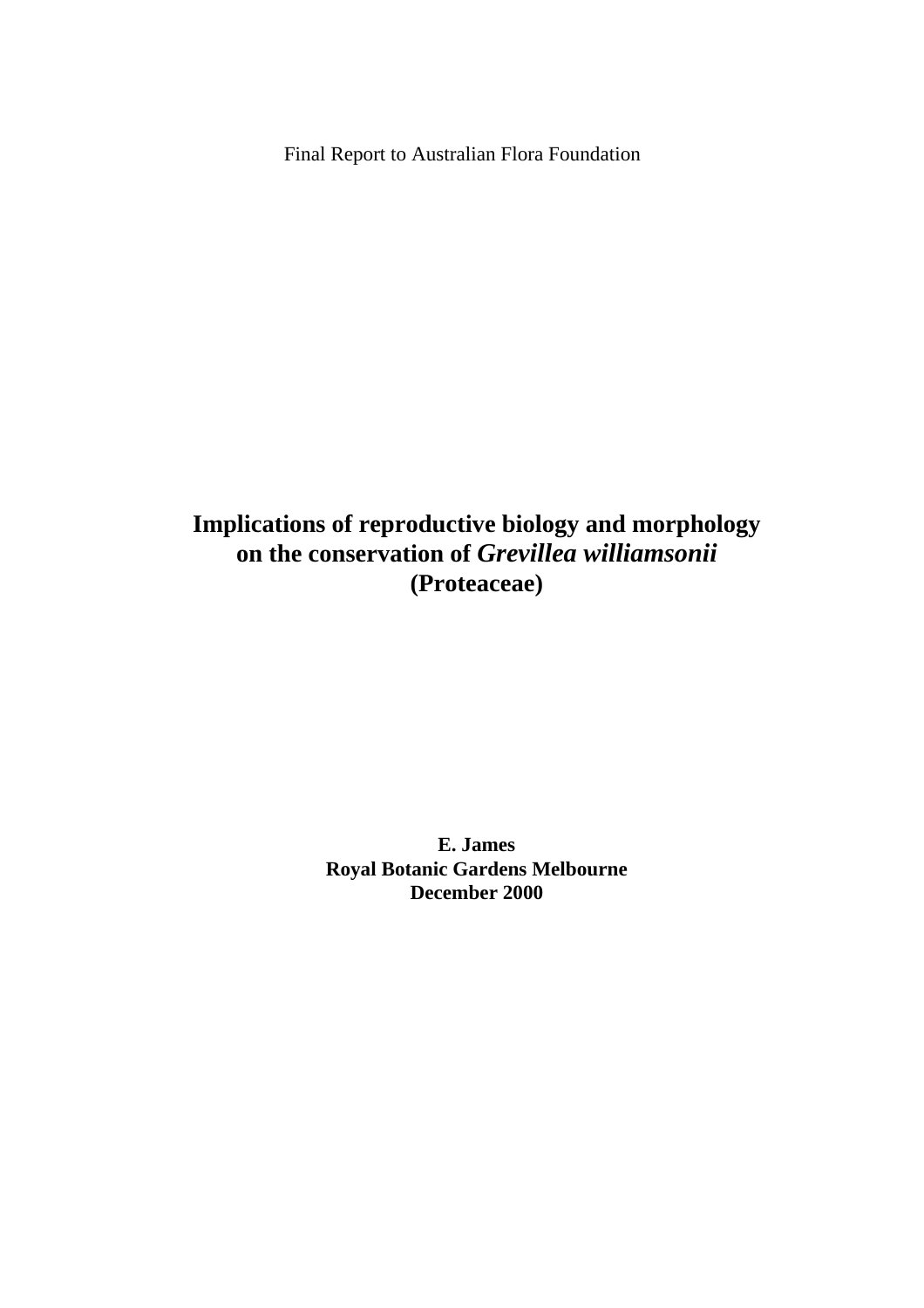# **Table of contents**

|    | Summary                      | ii                                        |                |  |
|----|------------------------------|-------------------------------------------|----------------|--|
| 1. |                              | <b>INTRODUCTION</b>                       | $\mathbf{1}$   |  |
| 2. | <b>MATERIALS AND METHODS</b> |                                           |                |  |
|    | 2.1                          | Ex-situ collection                        | $\mathbf{2}$   |  |
|    | 2.2                          | Morphology and reproductive phases        | $\sqrt{2}$     |  |
|    | 2.3                          | Leaf surface                              | $\sqrt{2}$     |  |
|    | 2.4                          | Enzyme assay                              | $\sqrt{2}$     |  |
|    | 2.5                          | Seed viability                            | 3              |  |
| 3. |                              | <b>RESULTS</b><br>3                       |                |  |
|    | 3.1                          | Ex-situ collection                        | 3              |  |
|    | 3.2                          | Floral morphology and reproductive phases | 3              |  |
|    | 3.3                          | Leaf surface                              | $\overline{4}$ |  |
|    | 3.4                          | Enzyme assay                              | $\overline{4}$ |  |
| 4. | <b>DISCUSSION</b>            |                                           |                |  |
| 5. | <b>ACKNOWLEDGMENTS</b>       | 9                                         |                |  |
| 6. |                              | <b>REFERENCES</b>                         | 9              |  |
|    |                              |                                           |                |  |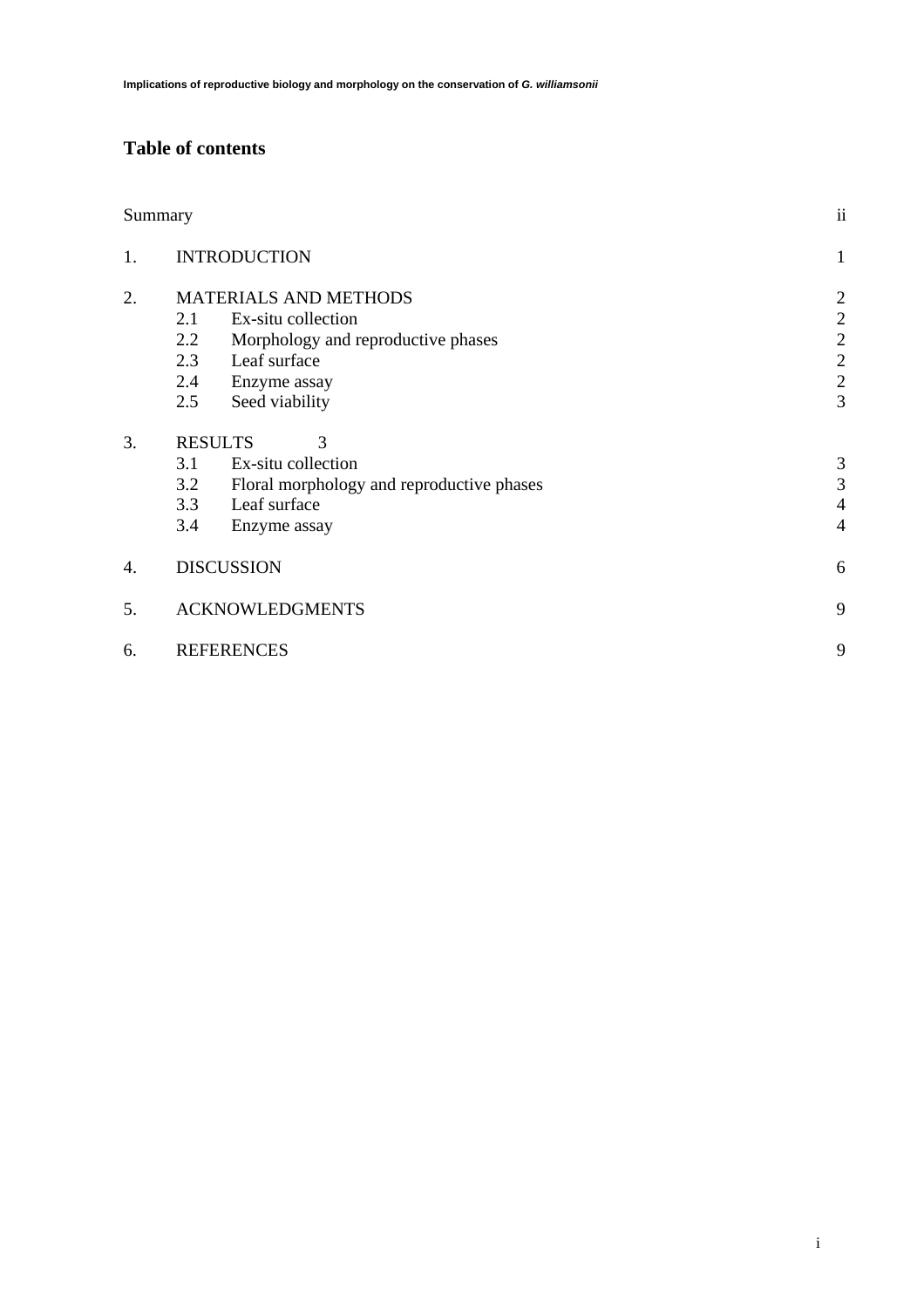### **SUMMARY**

The ex-situ population of *G. williamsonii* contains approximately 150 plants representing five genotypes. Only seven genotypes remain in the wild population. It is unlikely that any individuals will remain in the wild in five years because plant health is poor and a number of plants have died since monitoring began in 1995? This could be due to an inability to compete with other vegetation but could also be due to *Phytophthora cinnamomi*.

Microscopy has revealed that *G. williamsonii* does not have anthers and cannot produce pollen. Therefore any pollinated flowers must have received pollen from another source. The most likely candidate is *G. aquifolium* which is very common and grows amongst *G. williamsonii*.

The flowers of *G. williamsonii* are smaller than those of *G. aquifolium* and *G. ilicifolia*. The stigma appears to be deformed with no stigmatic disk surrounding the receptive area and the latter quite irregular compared to other *Grevillea* species. The papillae are swollen at the base and have a smaller swollen tip. In the related species *G. aquifolium* and *G. ilicifolia*, anthers were present in every flower examined and large amounts of pollen were present. The stigma was typical of the holly-leaf grevilleas with a large disk surrounding the receptive area in the centre. The papillae are slender, finger-like projections without any swelling. It is not known whether or not the stigmas of *G. williamsonii* become receptive but papillae do become more pronounced and an exudate is secreted as the flowers mature. Reports of seed production suggest that pollen germination and subsequent fertilisation of ovules does occur. However, there is no doubt that any seed produced is not a result of pollination by *G. williamsonii*.

The hairs on the underside of the leaves were indistinguishable in G. williamsonii and G. aquifolium. Those two species could be differentiated from G. ilicifolia, G. infecunda, G. floripendula and G. dimorpha.

Allozyme assays could not distinguish between *G. williamsonii* and *G. aquifolium* but *G. ilicifolia* and *G. dimorpha* were different. Only a small number of enzymes were resolved and there was little polymorphism so a different analytical method, such as DNA analysis, is required to establish whether there are genetic differences between *G. williamsonii* and *G. aquifolium*. However, the allozyme analysis has confirmed that the *G. williamsonii* plants are from seedlings rather than a group of genetically identical plants resulting from vegetative propagation such as root suckering.

The most likely explanation is that *G. williamsonii* is an unusual mutation originating in *G. aquifolium*. The population discovered in 1993 is probably the result of a single pollination event with the same mutation occurring in all siblings. It is possible but less likely that *G. williamsonii* is a species at the end of its evolutionary potential and has become reproductively isolated.

Appropriate management for the species depends on its taxonomic position and is reliant on further genetic analysis. Sufficient ex-situ material is in cultivation to re-introduce *G. williamsonii* if it is shown to be of specific rank but this option will not produce a self-sustaining species in the longterm. If *G. williamsonii* is, instead, a rare variant of *G. aquifolium* then management practices, including fire, should be designed for the general habitat type rather than the remaining in-situ plants.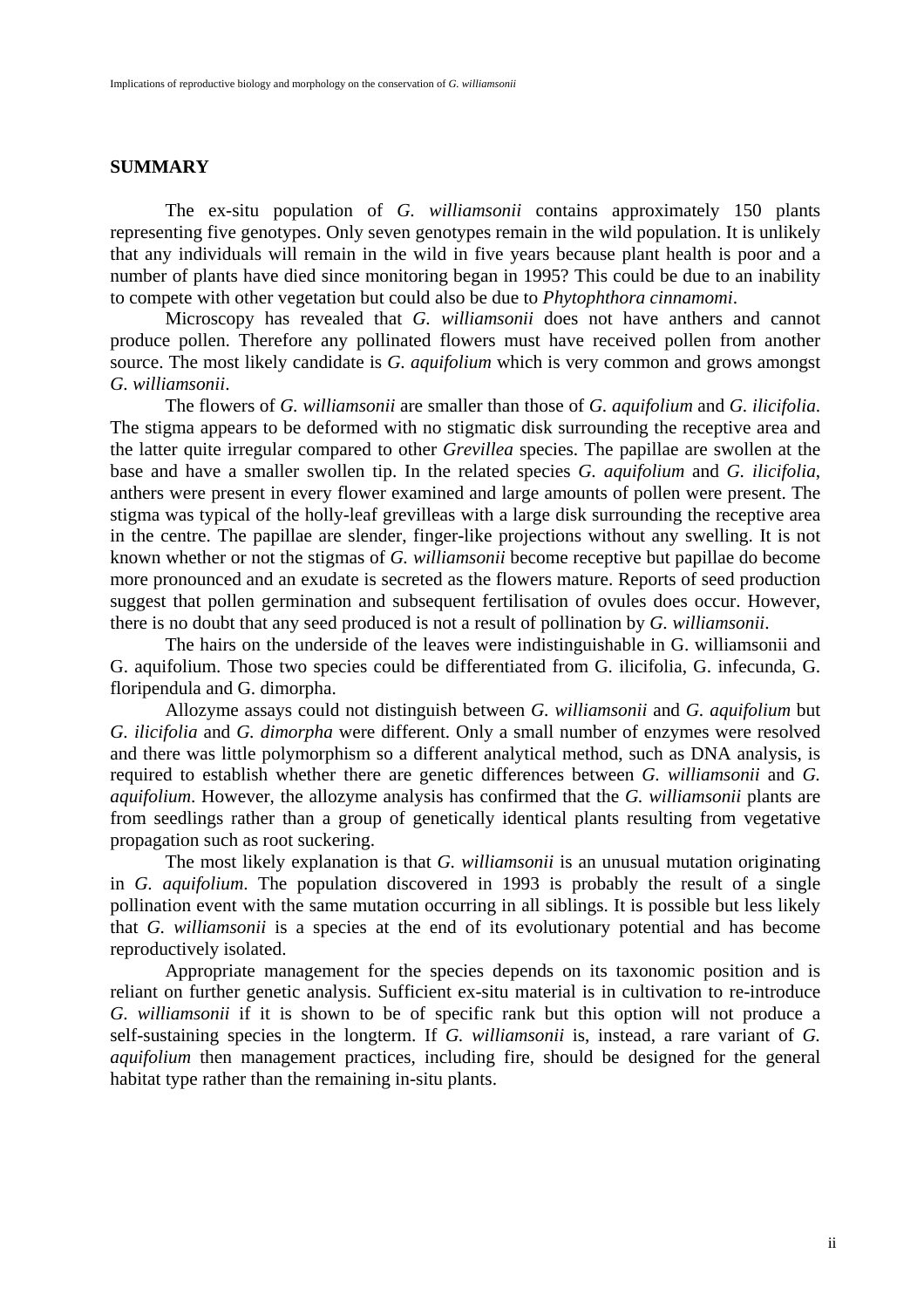### **1. INTRODUCTION**

*Grevillea williamsonii is* an example of many Australian species that are poorly understood. It is an extremely rare grevillea that occupies an area of approximately 0. 1 ha of open *Eucalyptus baxteri* woodland near Cassidy's Gap in the Grampians National Park. It is classified as Endangered under the Commonwealth Endangered Species Protection Act 1992 and the Department of Natural Resources and Environment (unpublished list 1997). It is also considered endangered by Briggs and Leigh (1995).

The taxon has been recorded on two occasions. The original collection (MEL75250) was made by H.B. Williamson in November 1895 from a plant discovered in October 1893 in the Mt. Abrupt area. The plant was the only known specimen and was destroyed by fire in December 1897.

McGillivray (1993) considers that *G. williamsonii* is either a hybrid with *G. aquifolium*  as one of its parents or an unusual variant of that species. This was prior to its rediscovery at Cassidy's Gap in November 1992. With the discovery of 12 plants in 1992, its status as a species was considered to be justified (Olde and Marriott 1995).

The single location and small number of individuals led to the species being classified as nationally endangered. A Recovery Plan (James et al. 1999) was prepared, with reservations because of the lack of knowledge of the biology of the species. However, a Recovery Plan was required before the federal government would consider funding any actions to conserve the species.

A major difficulty in the preparation of a management strategy for *G. williamsonii* is an apparent anomaly in its breeding system. Plants appear to be incapable of producing pollen, yet fruit and seed have been found on plants in the wild. Seed is thought to be viable but there are no records of its successful germination. This raises questions about the taxonomic status of any offspring of *G. williamsonii* and also the origin of *G. williamsonii* itself. It may be a relict species that has become reproductively incapable, it could be a variant of *G. aquifolium* or a hybrid between unknown parents. The taxonomic status has a direct bearing on which management actions are appropriate.

There is evidence of reproductive anomalies in rare plant species (Falk and Holsinger 1991 and references therein). Other *Grevillea* species that do not set fruit are known. *G. infecunda* produces pollen which is deformed and pollen viability is extremely low. Follicle development in *G. infecunda* has not been recorded in the wild and although follicles have developed under cultivation, all aborted before maturity (Olde and Marriott 1995). Vegetative reproduction via root suckering occurs in *G. infecunda* providing a mechanism for the species to perpetuate itself in the absence of sexual reproduction. On the other hand, *G. williamsonii*  appears to be of seedling origin with no alternative to sexual reproduction.

*Grevillea williamsonii* grows well under cultivation (Fig. 1) and displays a dense branching habit (Fig. 2). In its natural habitat, competition from other species appears to restrict its growth. *G. aquifolium* is very common at the site and grows in close proximity to *G. williamsonii* (Fig. 3).

The aim of this project was to provide information on the breeding system of *G. williamsonii* and its relatedness to other local holly-leafed grevilleas in order to have a biological basis on which to develop a conservation strategy.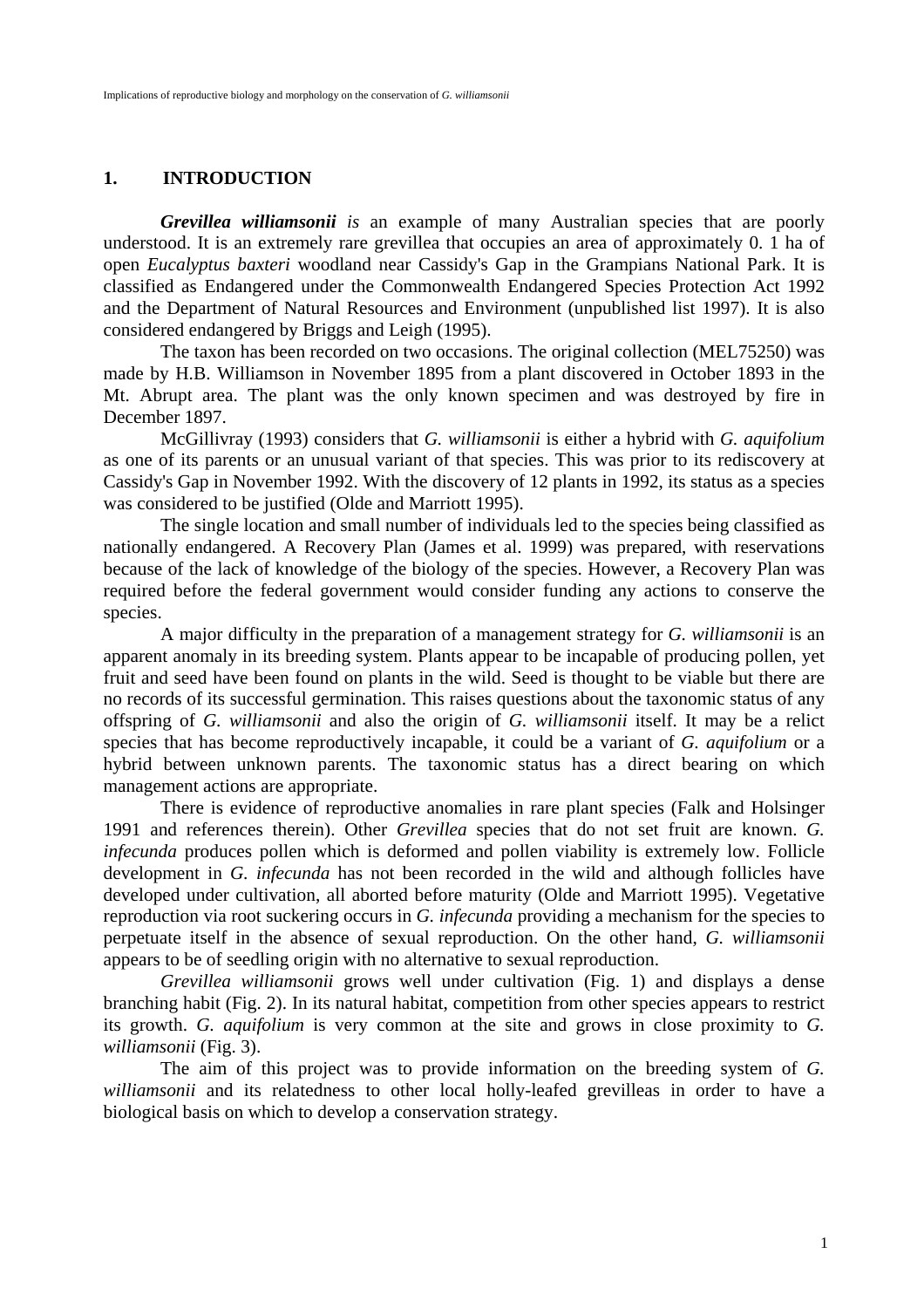# **2. MATERIALS AND METHODS**

# **2.1 Ex-situ collection**

Cuttings were taken from G. *williamsonii* plants in the field in September, 1999. Not all plants could be sampled because some were too small. Propagation from the initial collection of material from Cassidy's Gap has continued as cutting material on cultivated plants has become available.

Cuttings were prepared from semi-hardwood and the cut end dipped in Blue Clonex (3g/L IBA) rooting hormone. Cuttings were inserted into a propagation mix comprising perlite, sand and peat (3:2:1) and kept in a foghouse until roots formed. After hardening off, cuttings were potted into pinebark-based media with no-P slow release fertiliser and kept in a glasshouse, shadehouse or on a concrete standing out area in sun.

# **2.2 Floral morphology and reproductive phases**

Fresh flowers were collected from cultivated and wild plants and examined at various stages of development under both a dissecting microscope and a scanning electron microscope (SEM). SEM work was done on a JEOL 6340F scanning electron microscope. A cryostage was used because it is not necessary to fix the material prior to examination and the living appearance of tissue is preserved. Any secretions are retained for observation whereas the process of fixation and dehydration removes them.

# **2.3 Leaf surface**

Leaves were collected from three populations of *G. aquifolium* (Cassidy's Gap, Roses's Gap and Black Range), two populations of *G. ilicifolia* (Black Range and Cooak), two populations of *G*. *infecunda* (Love's Track and Breakfast Creek), single populations of *G. floripendula* (Musical Gully) and *G. dimorpha* (Cassidy's Gap) and one putative hybrid between G. *williamsonii* and *G. aquifolium* (Cassidy's Gap).

The underside of both fresh and dried leaves was examined under a dissecting microscope and a scanning electron microscope using a cryostage and an ambient temperature stage (without fixation).

# **2.3 Enzyme assay**

The enzyme assay was used to detect taxonomically informative differences between *G*. *williamsonii, G. aquifolium, G*. *ilicifolia* and *G. dimorpha,* and to look for evidence of hybridisation in *G. williamsonii. G. dimorpha* was included because it occurs within a kilometre of *G. williamsonii* but unlike *G. williamsonii, G. aquifolium* and *G. ificifolia* it does not belong to the holly-leafed grevillea group. Fresh leaf tissue from individuals of each species was ground in borate buffer and the extracts were run on a Titan III cellulose acetate gel electrophoretic system (Helena Laboratories) (Warburton et al. 2000). Gels were stained for a number of enzymes but only four, *Gpi*, *Mdh, Pgm* and *Lap,* were sufficiently resolved to be useful.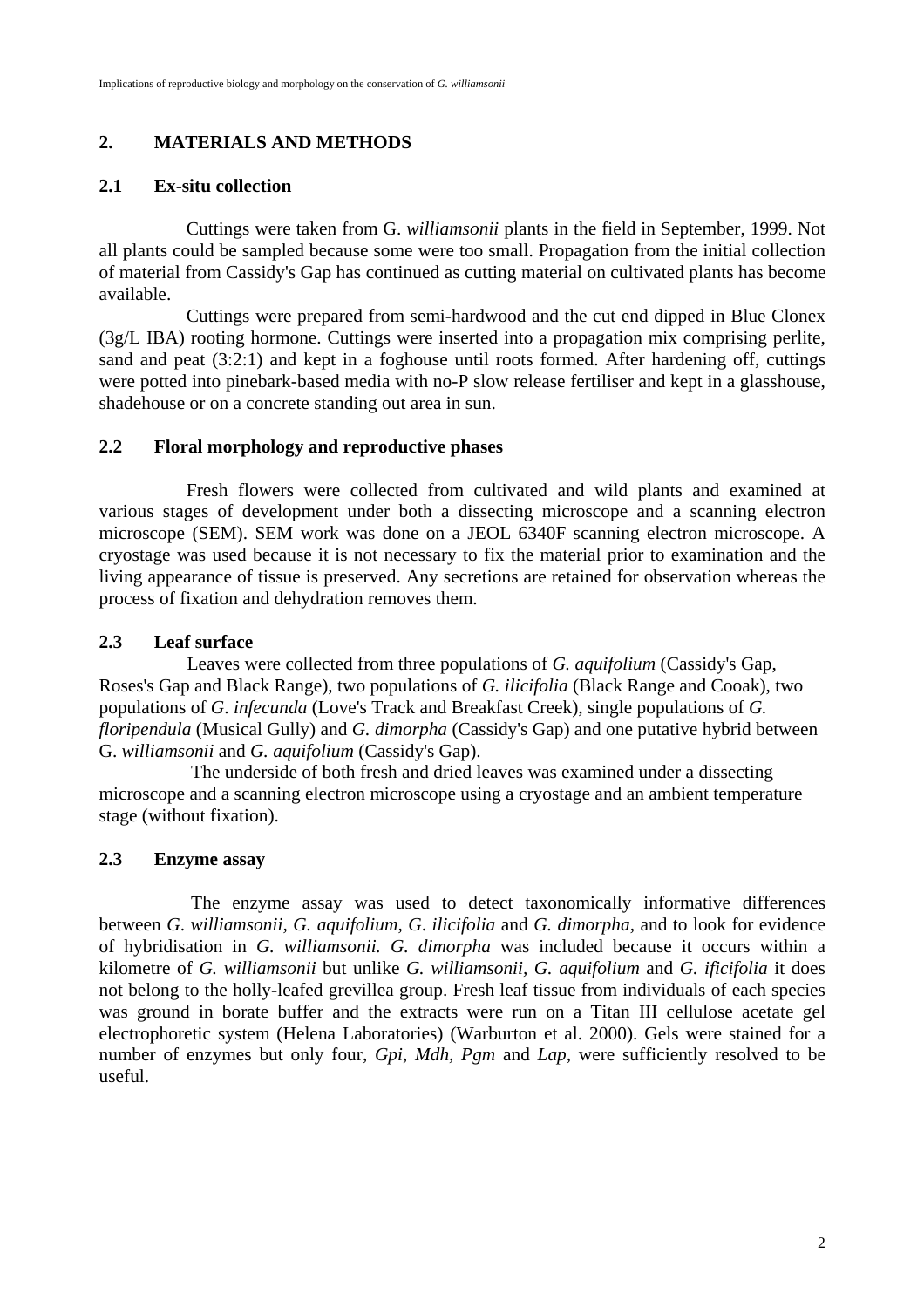### **2.5 Seed viability**

No seed was produced on cultivated plants or plants at Cassidy's Gap during the study period so seed viability could not be tested.

# **3. RESULTS**

### **3.1 Ex-situ collection**

Approximately 150 plants representing five genotypes are currently held in the exsitu collection at the Royal Botanic Gardens Melbourne and include two genotypes that are no longer present at the Grampians site. Duplicate collections will be transferred to other locations after approval from Parks Victoria.

A number of plants flowered in spring 2000. More flowers were present on plants that had been grown outside in winter rather than in the glasshouse where minimum temperature rarely fell below ten degrees Celsius.

### **3.2 Floral morphology and reproductive phases**

### *3.2.1 Female phase*

Pistils of all flowers of *G. williamsonii* were small compared to *G. aquifolium* and *G. ilicifolia* and did not have a flat disc surrounding the stigmatic surface. Almost half the flowers examined (47%) had extra pistils (Fig. 4). Most were quite small but a number were at least 2/3rds the size of the large pistil and sometimes a stigmatic area was visible. The ovary appeared to be normal and the ovules did not show any gross abnormalities.

Under the dissecting microscope, a small area corresponding to the pre-receptive stigmatic zone was visible in immature flowers. When the pistil is released from the corolla tube, the stigma is immature and not receptive. The pre-receptive zone in *G. williamsonii* was visible at the lower edge of the stigma and the stigmatic area was no wider than the diameter of the style. In contrast, *G. aquifolium* and *G. ilicifolia* stigmas were considerably wider than the style and the pre-receptive zone was located in the centre of the disk. At this stage the papillae had not extended beyond the surface of the disk (Fig. 5). As the flowers matured, the stigma became receptive as the papillae emerged from the disk and a secretion was visible. In *G. williamsonii* (Fig. 6a,b) the receptive area was not as discrete as in *G. aquifolium* (Fig 6c,d) and *G. ilicifolia* (Fig. 6e,f).

Under electron microscopy, the stigmatic papillae of *G. williamsonii* appeared to be deformed (Fig. 7a,b,c) with bulging rather than fingerlike projections seen in *G. aquifolium* (Fig. 8a,b) and *G. ilicifolia* (Fig. 9a,b) that are typical of stigmatic papillae in *Grevillea*.

This pattern of development is consistent with other *Grevillea* species because the stigma acts as a pollen presenter when immature. Under natural conditions, by the time the stigma becomes receptive, pollen has been removed by pollinators.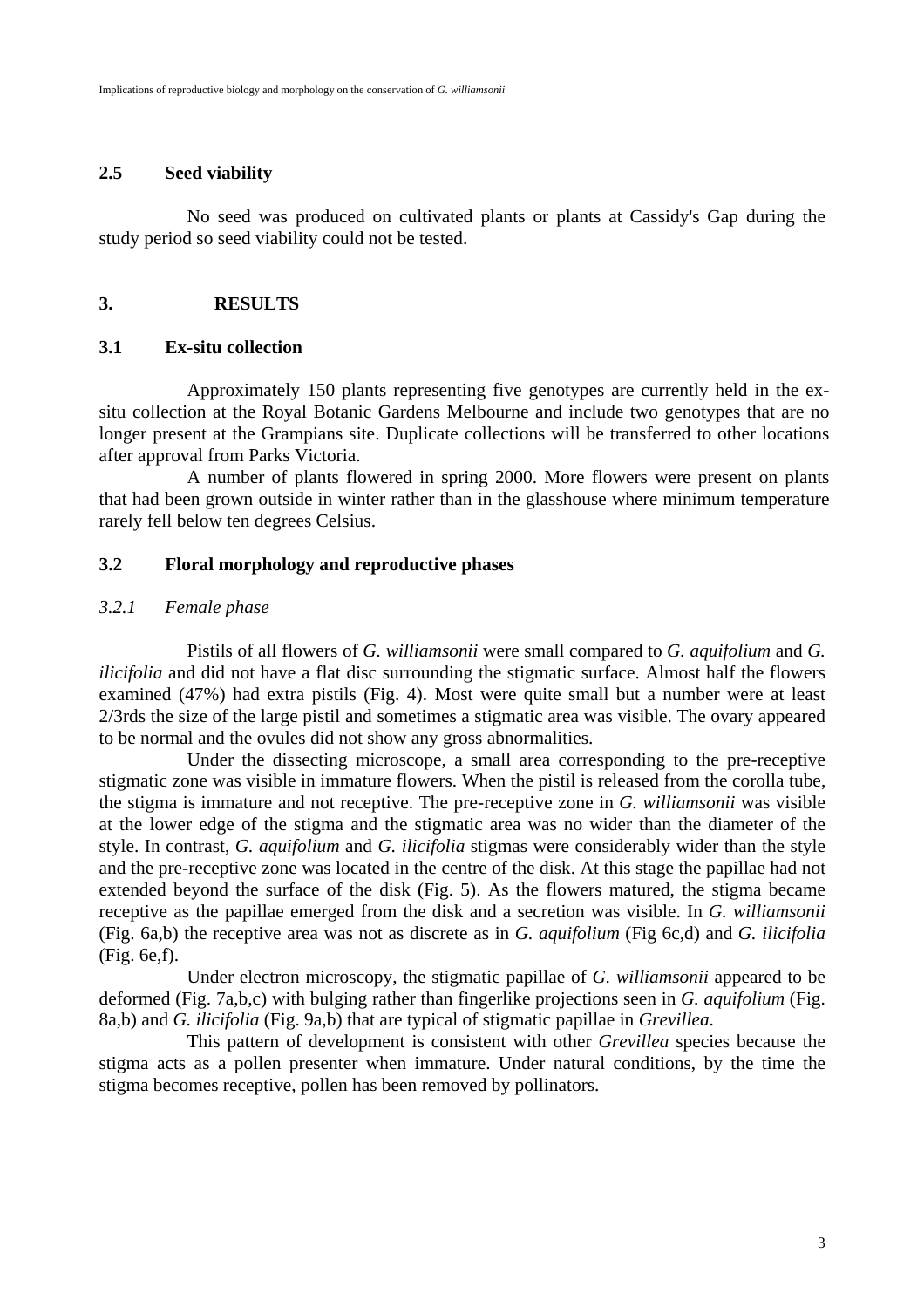# *3.2.2 Male phase*

None of the *G. williamsonii* flowers examined showed any evidence of stamen development inside the corolla. No anther development was seen on any *G. williamsonii* buds or flowers examined. A total of 250 individual flowers were examined. These comprised flowers sampled from the field, from cultivated plants grown in the ground (Pomonal Nursery) and in pots (RBGM).

The flowers of *G. williamsonii* were smaller than those of *G. aquifolium* and *G. ilicifolia* (Fig. 10) where the stigma folded into the end of the corolla tube in bud because no anthers were present. When flowers were dissected, anthers containing pollen were clearly visible pressed up against the stigma in *G. aquifolium* and *G. ilicifolia* but neither pollen nor anthers were present in *G. williamsonii* under the light microscope (Fig. 11) or SEM (Fig. 12).

# **3.3 Leaf surface**

The gross morphology of *G. williamsonii* leaves differs markedly from other species (Fig 13) but the hairs on the underside were indistinguishable from those of *G. aquifolium*. The leaf shape of *G. aquifolium* is very variable and some individuals in a population at Serra Road had some entire leaves but they were not easily confused with *G. williamsonii*.

The general appearance of *G. williamsonii* was the same as *G. aquifolium* and their putative hybrid. Both *G. williamsonii* and *G. aquifolium* could be distinguished from *G. ilicifolia* because the hairs were curly rather than straight (Fig. 14). When the leaves were examined under SEM, the differences remained whether leaves were dried first or used fresh. No individuals of *G. aquifolium* (Fig. 15a,b,c) and *G. williamsoni*i (Fig. 15g,h) and their putative hybrid (Fig. 15i) could be differentiated from each other. The hairs on *G. ilicifolia* leaves were always straight (Fig. 15d,e). *G. infecunda* (Fig. 15j,k) leaves also had straight hairs very similar in appearance to *G. ilicifolia*. *G. dimorpha* (Fig. 15f) also had straight hairs but they were much larger than those in *G. aquifolium* and *G. ilicifolia*. *G. floripendula* (Fig. 15l) was easily distinguished due to its low hair density.

# **3.4 Enzyme assay**

Allozyme analysis showed that the *G. williamsonii* plants were not identical. The enzyme, *Lap*, was variable within *G. williamsonii* confirming that the plants were of seedling origin and not a result of vegetative reproduction, for example via root suckers.

Insufficient enzymes were resolved to provide an estimate of genetic diversity in *G. williamsonii* compared to the more widespread *G. aquifolium* and *G. ilicifolia*. Genotypes could only be assigned for *Lap* and *Pgm*.

Although *Mdh* could not be resolved satisfactorily for genotypes to be assigned, all *G. williamsonii* individuals showed a uniform pattern and appeared to be homozygous for *Mdh*. Three areas of activity, assumed to correspond to loci, were observed for *G. dimorpha*. Two areas did not overlap with those for *G. williamsonii*, *G. aquifolium* or *G. ilicifolia*. On this basis, it is unlikely that *G. williamsonii* is a result of recent hybridisation between *G. dimorpha* and *G. aquifolium* or *G. ilicifolia*

*G. williamsonii* was indistinguishable from *G. aquifolium* with all four enzymes. *G. ilicifolia*, while showing some alleles in common could be distinguished from *G. williamsonii* and *G. aquifolium* as it did not share any alleles at the *Pgm-2* locus or *Lap*. *G. dimorpha* did not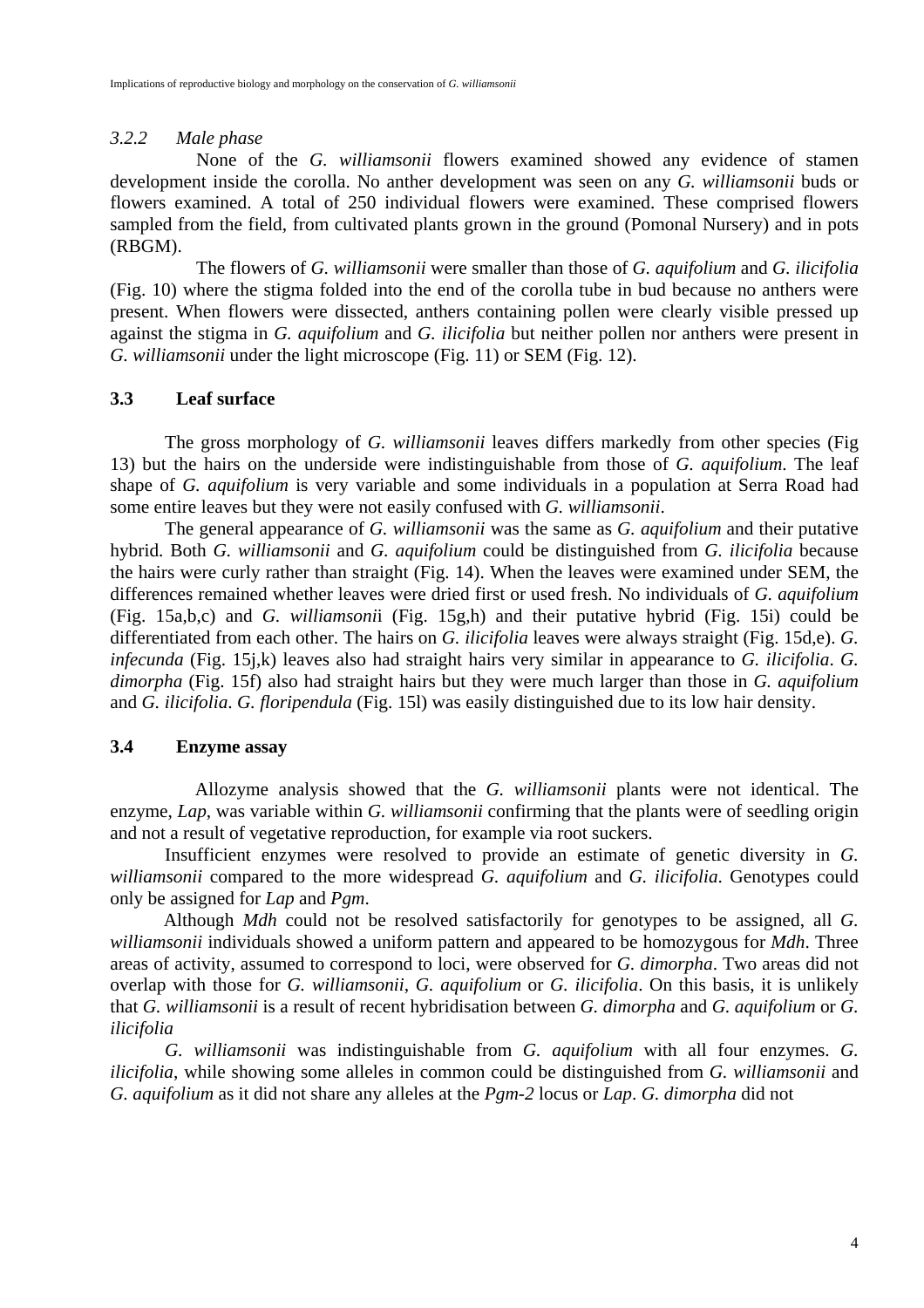share any alleles for *Pgm* or *Lap* with either *G. williamsonii* or *G. aquifolium* and only one with *G. ilicifolia* at the *Pgm-1* locus (Table 1).

|                                                 | Species         |               |               |             |  |  |
|-------------------------------------------------|-----------------|---------------|---------------|-------------|--|--|
| Locus                                           | G. williamsonii | G. aquifolium | G. ilicifolia | G. dimorpha |  |  |
| $Pgm-1$                                         |                 |               |               |             |  |  |
| (N)                                             | 11              | 8             | 7             | 8           |  |  |
| $\bf 1$                                         | .000            | .000          | .000          | .313        |  |  |
|                                                 | .000            | .000          | .286          | .688        |  |  |
| $\frac{2}{3}$                                   | 1.000           | 1.000         | .714          | .000        |  |  |
| $Pgm-2$                                         |                 |               |               |             |  |  |
| (N)                                             | 11              | 8             | 7             | 8           |  |  |
| 1                                               | .000            | .000          | .000          | 1.000       |  |  |
| $\begin{array}{c} 2 \\ 3 \\ 4 \\ 5 \end{array}$ | .000            | .063          | .000          | .000        |  |  |
|                                                 | 1.000           | .875          | .000          | .000        |  |  |
|                                                 | .000            | .063          | .000          | .000        |  |  |
|                                                 | .000            | .000          | .929          | .000        |  |  |
| 6                                               | .000            | .000          | .714          | .000        |  |  |
| $Pgm-3$                                         |                 |               |               |             |  |  |
| (N)                                             | 11              | 8             | 7             | 8           |  |  |
|                                                 | .000            | .000          | .000          | .000        |  |  |
| $\frac{1}{2}$<br>3                              | 1.000           | 1.000         | .000          | .000        |  |  |
|                                                 | .000            | .000          | 1.000         | .000        |  |  |
| Lap                                             |                 |               |               |             |  |  |
| (N)                                             | 11              | 8             | 7             | 8           |  |  |
| $\mathbf{1}$                                    | .000            | .313          | .571          | .000        |  |  |
|                                                 | .773            | .625          | .429          | .000        |  |  |
| $\begin{array}{c} 2 \\ 3 \\ 4 \end{array}$      | .000            | .000          | .000          | .188        |  |  |
|                                                 | .227            | .630          | .000          | .000        |  |  |
| 5                                               | .000            | .000          | .000          | .813        |  |  |

# **Table 1. Allele frequencies for G.** *williamsonii, G. aquifolium, G. ilicifolia* **and** *G***.**  *dimorpha.*

# **Table 2. Matrix of genetic similarity and distance coefficients.**

Below diagonal: Nei (1978) unbiased genetic identity Above diagonal: Nei (1978) unbiased genetic distance

| <b>Species</b>  | G. williamsonii          | G. aquifolium            | G. ilicifolia | G. dimorpha |  |
|-----------------|--------------------------|--------------------------|---------------|-------------|--|
| G. williamsonii | $\overline{\phantom{a}}$ | 014                      | .131          |             |  |
| G. aquifolium   | .987                     | $\overline{\phantom{0}}$ | .966          |             |  |
| G. ilicifolia   | .323                     | .381                     |               | 2.742       |  |
| G. dimorpha     | .000                     | .000                     | 064           |             |  |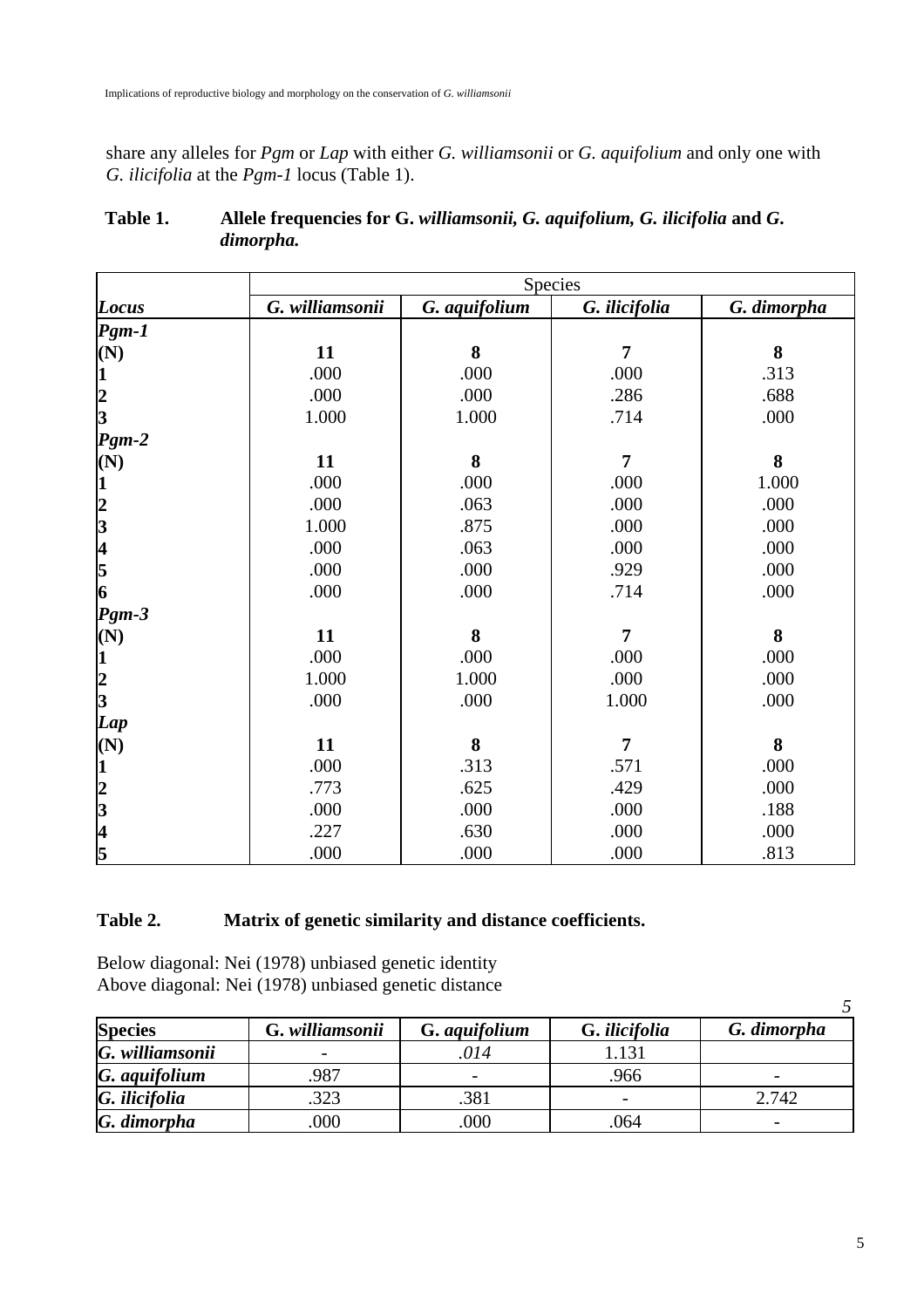On the basis of allele frequencies, genetic similarity (Table 2) and clustering on similarity (Fig. 16), *G. williamsonii* and G. *aquifolium* cannot be confirmed as separate species.

Figure 16. Clustering of *G. williamsonii, G. aquifolium, G. ilicifolia* and G. *dimorpha* based on allozyme data.



#### **4. DISCUSSION**

#### **Survival of** *G. williamsonii*

In May 2000, a survey was undertaken based on the plan by Miller (1998) but no additional plants or populations were located (Cropper & Cropper 2000). Only 7 plants remained at Cassidy's Gap in October 2000.

The ex-situ population of *G. williamsonii* contains approximately 150 plants representing five genotypes. Under cultivation, *G. williamsonii* is a vigorous, floriferous and bushy plant that is easily grown from cuttings. In contrast, plants in the field are kept in check by competition from other species. No flowers were recorded in 1999 and very few were seen in 2000 despite prolific flowering in other years (Marriott, pers. comm.). The time since the site was last burnt in not known. Vegetation is quite dense and estimates of time since last fire range from 17 years (Molyneaux, MEL herb. spec.) to "long unburnt... potentially several decades" (Miller 1998). The plants at Cassidy's Gap presumably became established when the other vegetation was not as dense. Location of a seedling in 1997 shows that inter-fire recruitment is possible but it is of note that the seedling has not grown or produced more leaves than it had when first observed.

Plants of both G. *aquifolium* and G. *williamsonii* have died at Cassidy's Gap since 1992 and the few remaining specimens look diseased. Whilst P. *cinnamomi* (cinnamon fungus) has not been isolated from the site, the death of a number of plants belonging to the Proteaceae family look suspiciously like die-back due to *Phytophthora cinnamomi* (pers. obs.) It is unlikely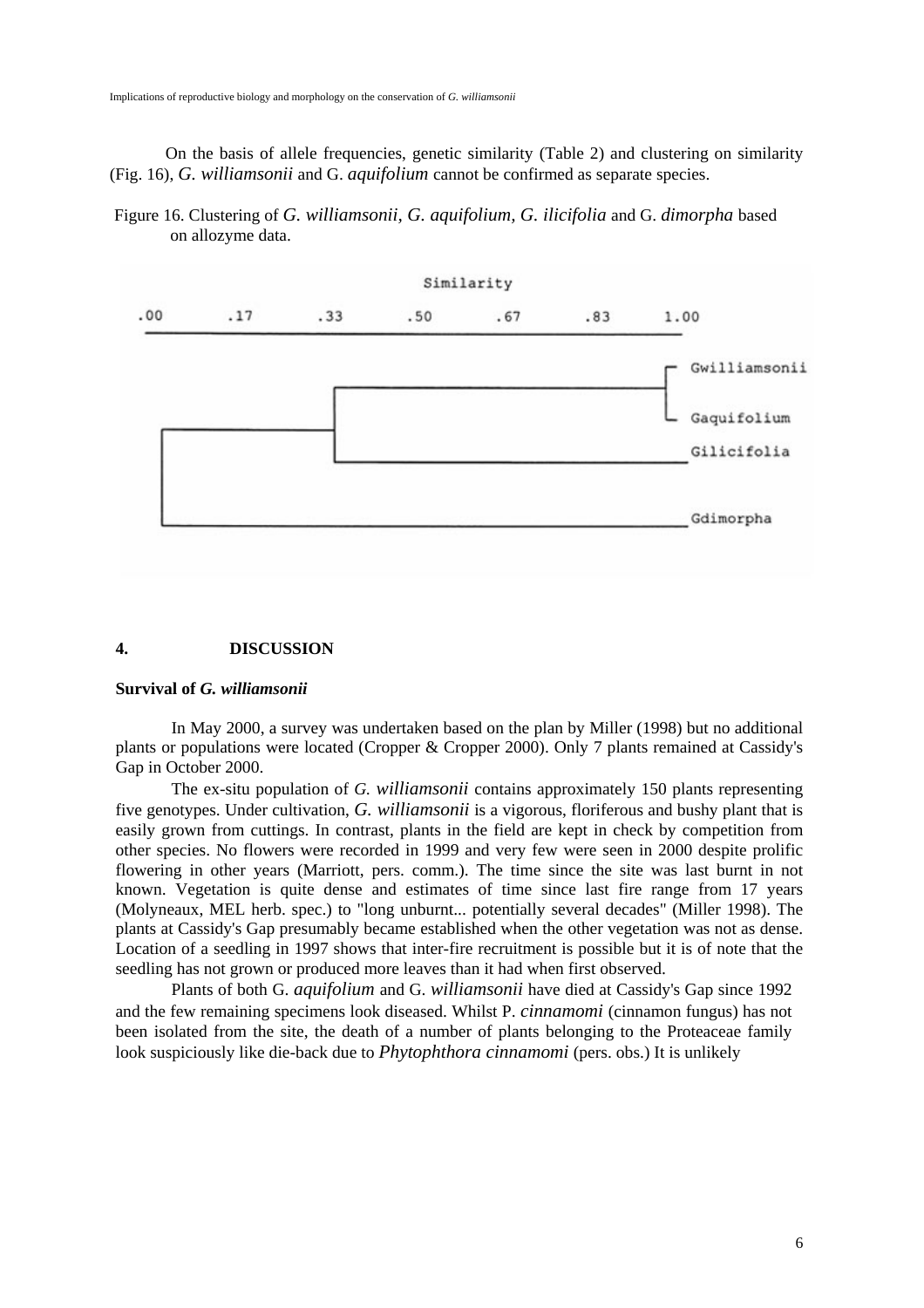that any individuals will remain in the wild in five years due to a combination of an inability to compete with other vegetation, senescence of individuals and the effects of *P. cinnamomi*.

#### **Reproductive structures in** *G. williamsonii* **compared to** *G. aquifolium* **and** *G. ilicifolia*

The microscopy results suggest that both the male and female reproductive structures are abnormal. There is no mention of the lack of anthers in the original description (von Mueller 1893) but examination of specimens from the original collection and there is no evidence that pollen is ever produced. It is feasible that the pistil is partly functional because stigmatic surfaces developed as the flowers aged suggesting that they could become receptive after anthesis despite the abnormal appearance of the papillae. The species, therefore, appears to be totally male sterile and female function is quite likely to be impaired.

If pollen is transferred to *G. williamsonii* flowers it will almost certainly originate from nearby plants of *G. aquifolium*. Follicle development might be stimulated by pollen germination on the stigma but pollen tube penetration could be impaired because of the deformed papillae. Although there were no gross abnormalities in the ovules, the observation that few seeds are set despite prolific follicle development (Olde & Marriott 1995) may be an indication of suboptimal fertilisation.

Unfortunately, the absence of flowers in the field and in cultivated plants at the Royal Botanic Gardens Melbourne in 1999 has meant that the study of female function in *G. williamsonii* with pollen from different species could not be completed.

#### **Comparison of G.** *williamsonii* **with related species and nearby G.** *dimorpha*

In von Mueller's (1893) description of the species, *G. williamsonii* is thought to have an affinity to *G. aquifolium* and *G. ilicifolia* and that has been broadly supported in this study. Allozyme assays could not distinguish between *G. williamsonii* and *G. aquifolium* but *G. ilicifolia* and *G. dimorpha* were different. The inability of the allozyme data to differentiate *G. williamsonii* and *G. aquifolium* strongly suggests that they belong to the same species but is not conclusive because of the small number of enzymes resolved. A different analytical method based on DNA analysis is required to establish whether there are genetic differences between *G. williamsonii* and *G. aquifolium* that are taxonomically informative and that could also be used to confirm their separation from *G. ilicifolia*.

There was not sufficient enzyme data to provide an assessment of genetic diversity. However, the analysis has confirmed that the *G. williamsonii* plants are from seedlings rather than a group of genetically identical plants resulting from vegetative propagation such as root suckering.

There is no evidence of recent hybridisation between *G. williamsonii* and either *G. dimorpha* or *G. ilicifolia*. *G. williamsonii* does not show any morphological characteristics in common with *G. dimorpha* so despite its proximity, it does not interbreed with *G. williamsonii*. The enzyme differences do not support recent hybridisation between *G. williamsonii* and *G. ilicifolia* and align *G. williamsonii* with *G. aquifolium* rather than *G.ilicifolia* in contrast to Olde and Marriott (1995). McGillivray (1993), prior to the discovery of plants in 1992, considers *G. williamsonii* to be either a hybrid with *G. aquifolium* as one of the parents or an unusual variant of that species. Cropper and Cropper (2000) also suggest that the plants of *G. williamsonii* are a result of a random mutation in *G. aquifolium*. They suggest that a mutation in a gene controlling plant development such as the structure of a growth hormone could explain the 'mutated' or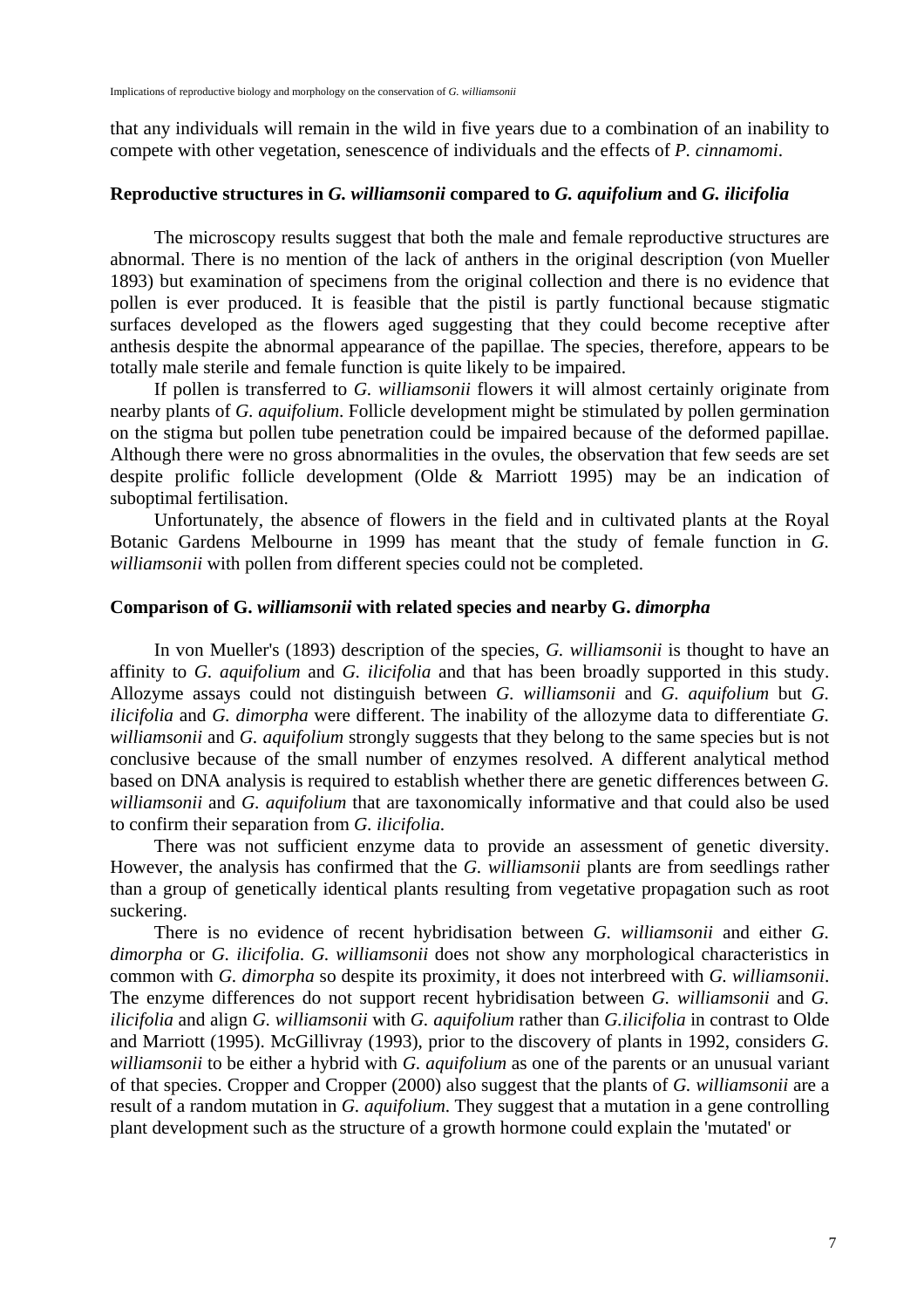partially developed flowers and the juvenile-like *G. aquifolium* leaves seen in these plants. They also say that "the recent discovery of a seedling despite no seed being seen on *G. williamsonii* plants indicates that, if we assume this hypothesis to be correct, the parent *G. aquifolium* plant is still present" Seed has been produced by plants in the wild (N. Marriott, pers. comm. 1999) and was thought to be viable but none is known to have germinated.

# **Implications for management of** *G. williamsonii*

The taxonomic uncertainty of *G. williamsonii* has implications for the management of the area in which it occurs. There are three possibilities for the origin of *G. williamsonii* and the appropriate management actions differ for each possibility.

1. Hybrid- The population of *G. williamsonii* may be the result of a chance pollination event between *G. aquifolium* and another, unidentified species. Reproductive abnormalities such as sterility are common consequences of hybridisation. The population does not produce pollen so cannot be self-sustaining in the longterm. In evolutionary terms, the occasional production of hybrids can be important if they are able to reproduce. If *G. williamsonii* is a hybrid, the appropriate management action would be to manage the area to enable hybridisation to occur but the preservation of individual hybrid populations should not be a goal of management.

2. Variant of *G. aquifolium*- The population of *G. williamsonii* is a sibling cohort of a variant of *G. aquifolium* that occurs sporadically. A mutation which produces abnormalities in male and female function as well as leaf morphology is undoubtedly rare but cannot be discounted. Any seeds produced on *G. williamsonii* will actually be *G. aquifolium*. The occasional production of a variant may be the result of sexual reproduction where rare genetic variants are combined. Such combinations can provide plants that are better suited to a particular area and so provide the species with more chance of having individuals that can thrive under changing conditions. In the case of *G. williamsonii*, there is no obvious evolutionary advantage in having plants with reduced reproductive capacity. Management of areas containing *G. aquifolium* need to take into account the patterns of genetic diversity in the species so that it is retained giving the species the best chance of survival in the longterm.

3. Species- The population is a relict species that has become reproductively isolated. Site conditions suggest that the extant individuals will not be present within five years. New populations could be established from cultivated material but the inability of the species to reproduce means that the species will not be self-sustaining in the longterm.

# **Conclusion**

*Grevillea williamsonii* remains somewhat of a taxonomic enigma but evidence from this study points to its position as an unusual variant of *G. aquifolium* rather than a distinct species. The results emphasise the need to conduct appropriate research prior to the development of Recovery Plans so that the actions are developed and implemented with the benefit of information on the biology and taxonomy of the conservation target.

The identity of *G. williamsonii* as a true species, a hybrid or a variant of another species impacts on way the extant population can be managed. Whilst the recovery plan can certainly be implemented, the decisions made on the management of the population could be financially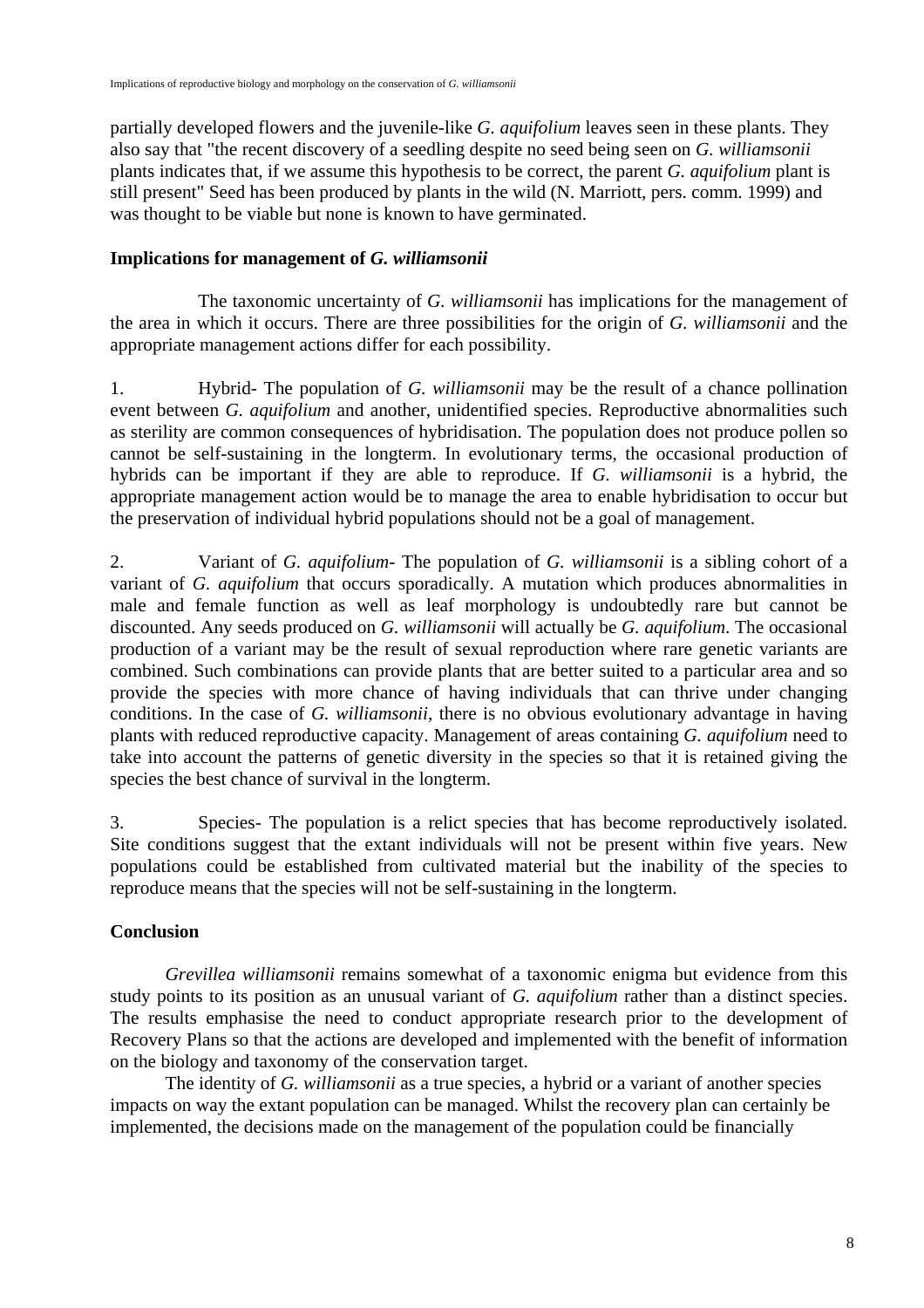wasteful if made on the basis of incorrect identity and also detrimental when based on a lack of specific knowledge of the biology of *G. williamsonii*.

Appropriate management for the "species" depends on clarification of its taxonomic position and is reliant on further genetic analysis. Sufficient ex-situ material is in cultivation to re-introduce *G. williamsonii* if it is shown to be of specific rank but this option will not produce a self-sustaining species in the longterm and must be considered to be a low priority. If *G. williamsonii* is, instead, a rare variant of *G. aquifolium* then management practices, including fire, should be designed for the general habitat type rather than to preserve the remaining insitu plants.

#### **Acknowledgments**

1 would like to thank Jill Read and other Parks Victoria staff for their help during this project. Neil Marriott generously provided plant material and details of locations of different populations of *G. aquifolium*, *G. ilicifolia* and *G. floripendula*. He and Bob Makinson, provided information and opinions about the holly-leafed grevilleas and various species. Thank you, also, to the nursery staff at the Royal Botanic Gardens Melbourne who have propagated and maintained the ex-situ collection.

#### **References**

- Cropper, S. and Cropper, M. (2000). *Grevillea williamsonii* (Williamson's Grevillea) Survey, Serra Range, Grampians NP. Botanicus Australia Pty. Ltd. Technical Document 2000-78.
- James, E., Coates, R, Marriott, N., Parkes, G. and Read, J. (1999). Recovery Plan for *Grevillea williamsonii* F. Mueller (Williamson's grevillea) 1999- 2004.
- McGillivray, D.J. (1993). *Grevillea*. Melbourne University Press, Australia.
- Miller, B.P. (1998). *Grevillea williamsonii* survey plan report. (Document prepared for Parks Victoria).
- Olde, P. and Marriott, N. (1995). *The Grevillea Book*, Volume 3. Kangaroo Press Ltd., Australia.
- Von Mueller, F. (1893). Description of new Australian plants , with other annotations; *G. williamsonii. The Victorian Naturalist* **10**, 129.
- Warburton, C.L., James, E.A., Fripp, Y.J., Trueman, S.J. and Wallace, H.M. (2000). Clonality and sexual reproductive failure in remnant populations of *Santalum lanceolatum* (Santalaceae) in Victoria. *Biological Conservation* **14**, 54-65.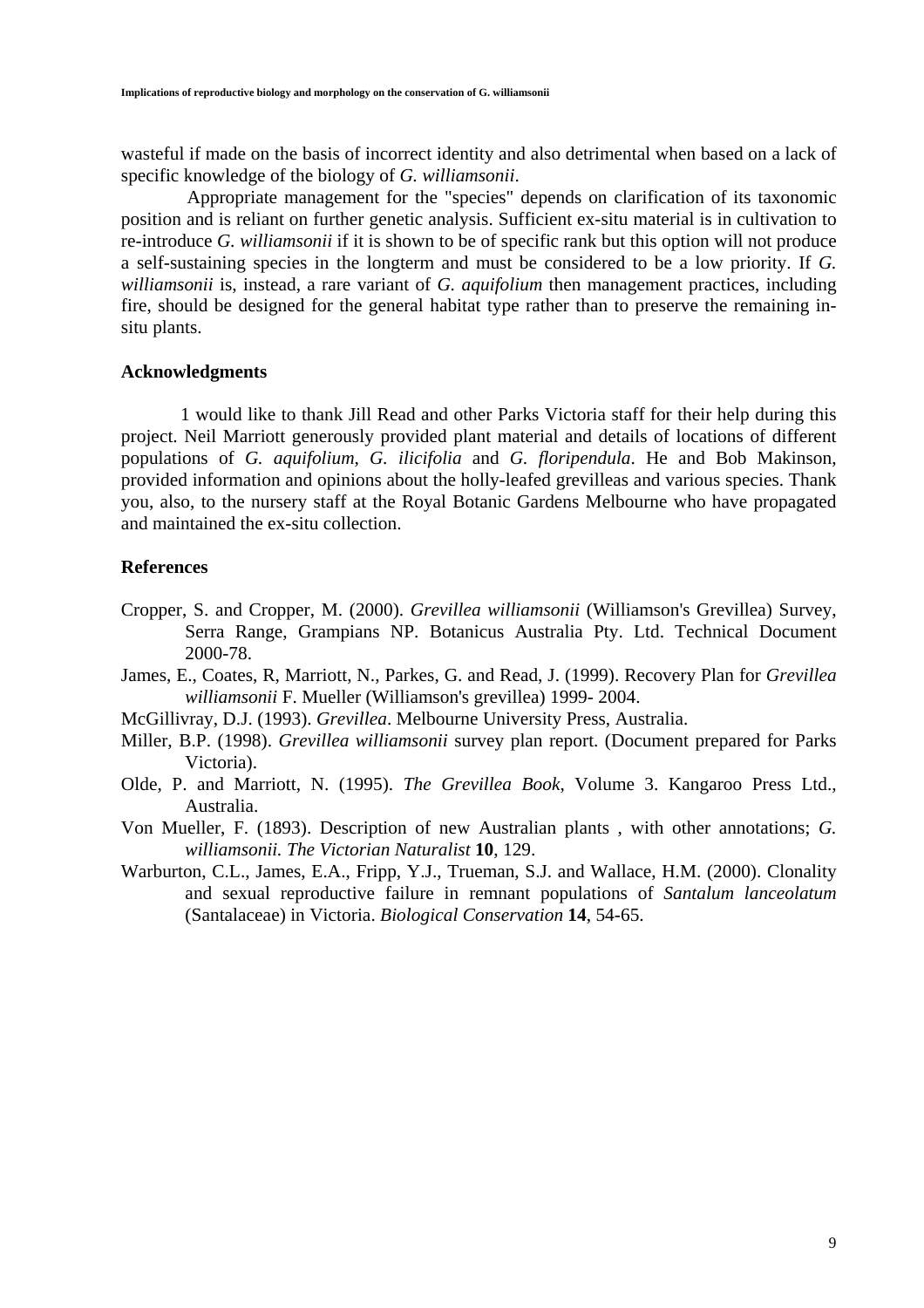

**Fig. 1**. *G. williamsonii* in cultivation showing vigorous growth and densely branching habit.

**Fig. 2.** Close up of foliage and branching of *G. williamsonii*. This plant has only entire leaves.

![](_page_12_Picture_3.jpeg)

**Fig. 3**. One of the larger plants of *G. williamsonii* showing close proximity to other species. *G. aquifolium* is very common at Cassidy's Gap and is frequently found growing next to *G. williamsonii*.

![](_page_12_Picture_5.jpeg)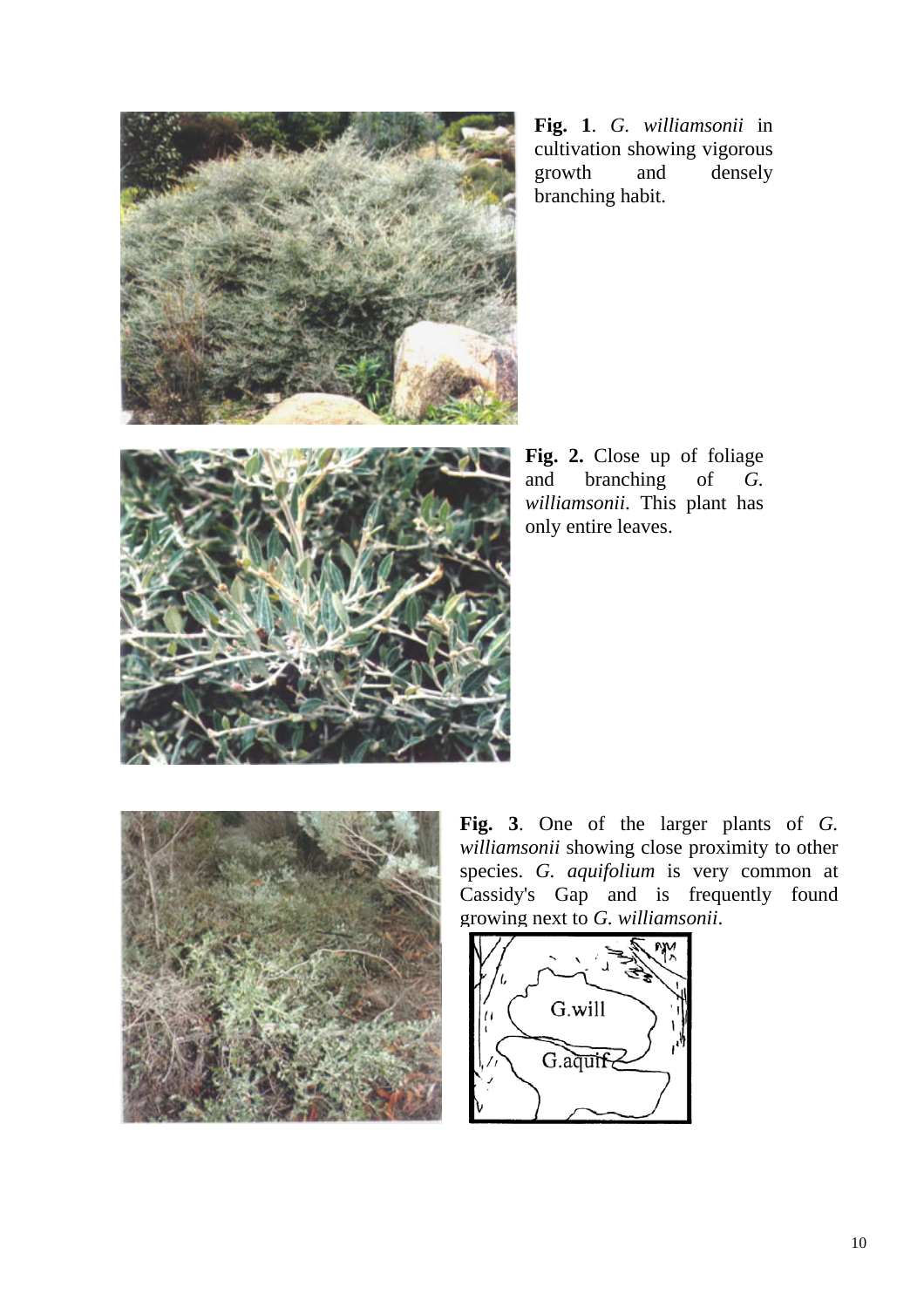![](_page_13_Picture_0.jpeg)

**Fig.4.** An example of a flower of *G. williamsonii* with an extra pistil (arrowed).  $Bar = 0.1$  mm

![](_page_13_Picture_2.jpeg)

**Fig. 5**. Immature stigmas before papillae have protruded from surface of disk. **a.** *G. williamsonii*.

**b**. *G. aquifolium* with pollen showing its role as a pollen presenter.

**c**. *G. ilicifolia* with pollen removed. Bar = 1 mm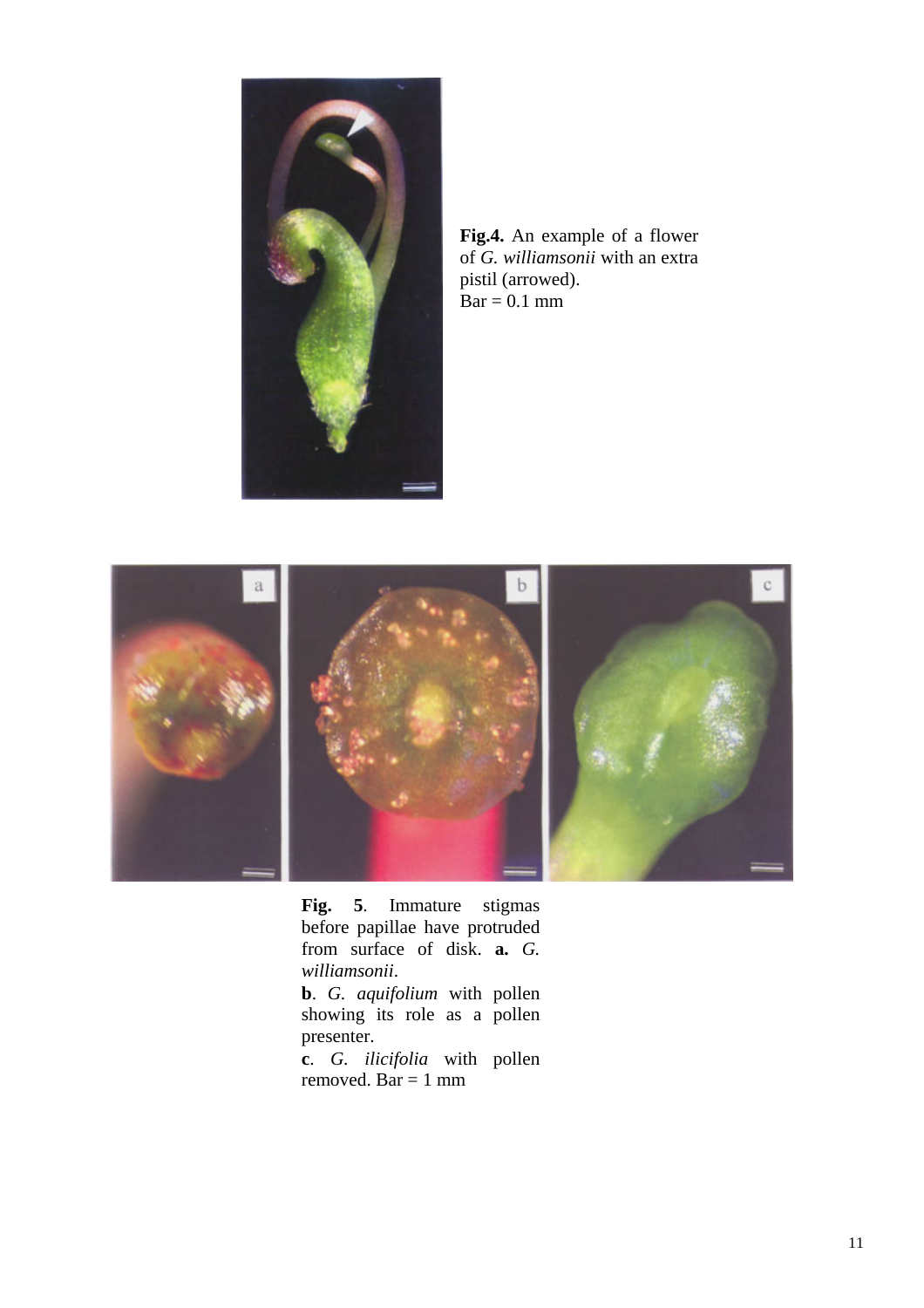![](_page_14_Picture_0.jpeg)

Fig. 6. Raised, receptive area can be seen protruding from the surface of the stigmatic disk. Bar =  $0.1$  mm *G. williamsonii* **a**. side view. **b**. front view. *G. aquifolium* **c**. side view. **d**. front view. *G. ilicifolia* **c**. side view. **f**. front view.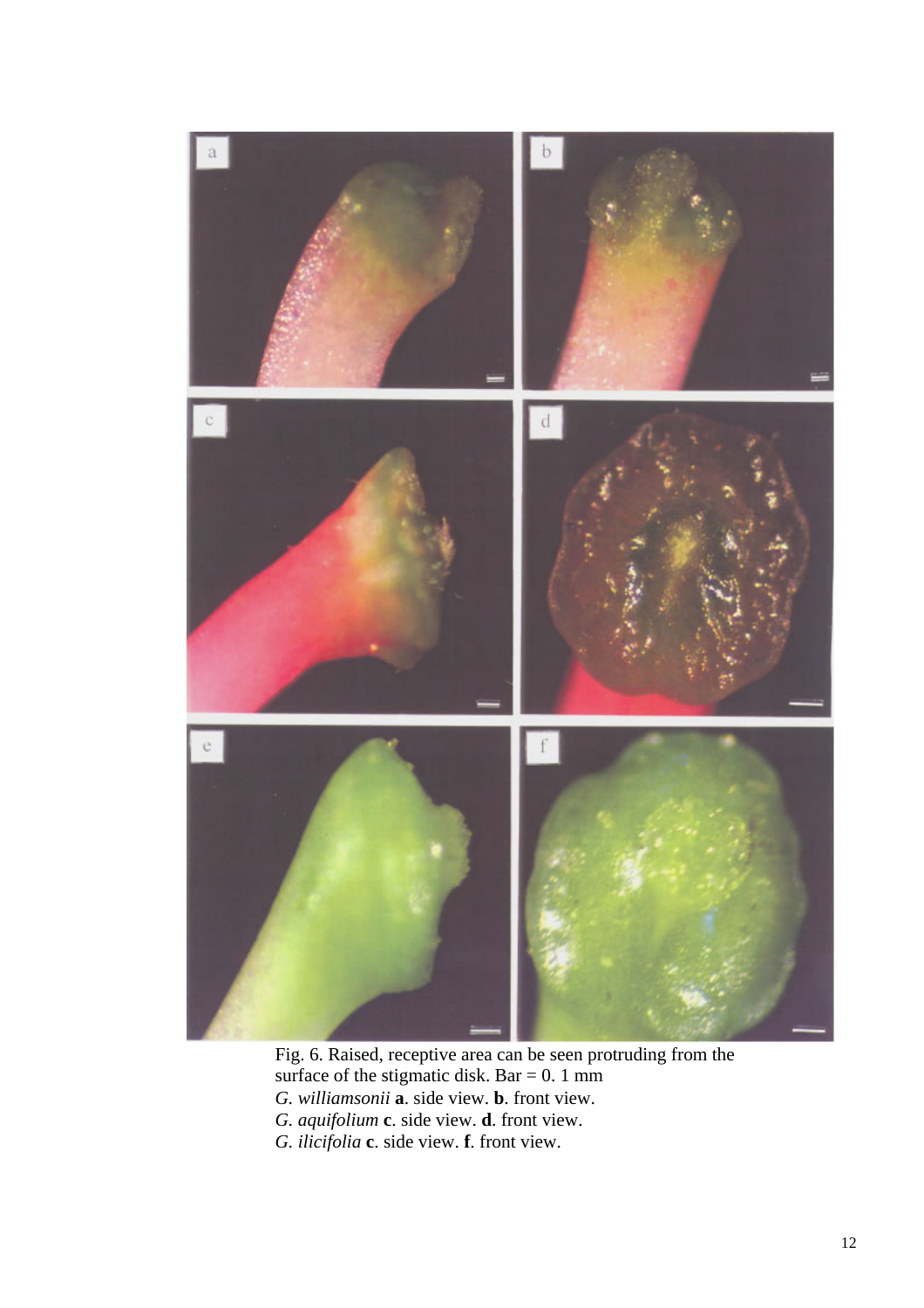![](_page_15_Picture_0.jpeg)

Fig. 7. SEM of *G. williamsonii* **a**. raised stigmatic area with papillae and lack of disk. **b**. papillae are swollen at the base and have abnormal points at the ends. Stigmatic secretion visible on papillae.

![](_page_15_Figure_2.jpeg)

Fig. 8. SEM of *G. aquifolium*. **a.** young stigma with (broken) papillae in the centre of the stigmatic disk. **b**. pollen grains can be seen near the slender, fingerlike papillae on this immature stigma.

![](_page_15_Picture_4.jpeg)

Fig. 9. SEM of *G. ilicifolia*. **a**. young stigma with emerging papillae and pollen grains. *b*. slender, fingerlike papillae.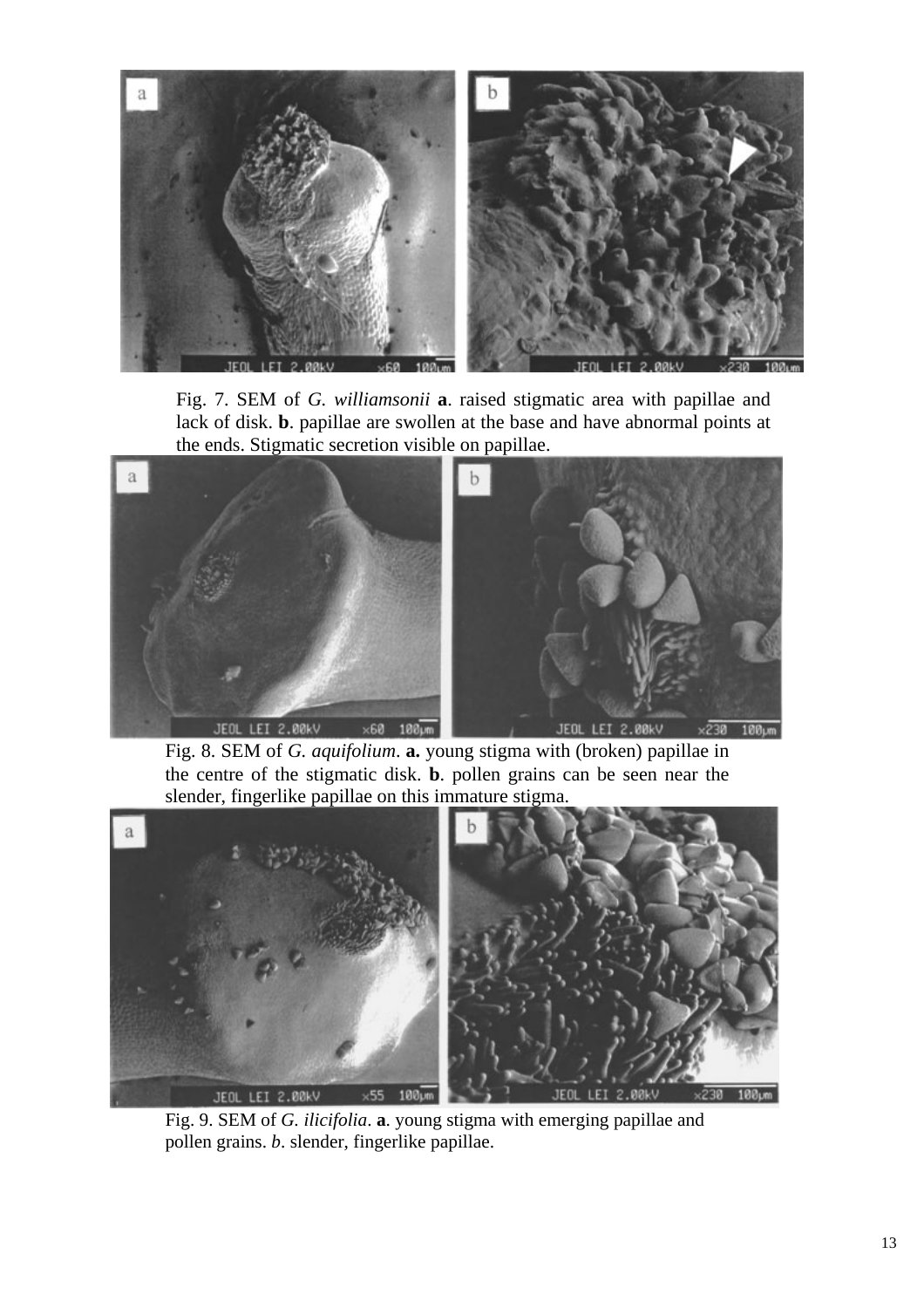![](_page_16_Figure_0.jpeg)

Fig. 10. Buds of **a**. *G. williamsonii*, **b.** *G. aquifolium* **c.** *G. ilicifolia* showing the difference in size of buds and particularly the swollen corolla tube in *G. aquifolium* and *G. ilicifolia* containing anthers. Bar = 1 mm

![](_page_16_Picture_2.jpeg)

**Fig. 11**. Dissected flowers showing **a**. absence of anthers in *G. williamsonii* and their presence in **b**. *G. aquifolium* and **c**. *G. ilicifolia*.  $Bar = 1$  mm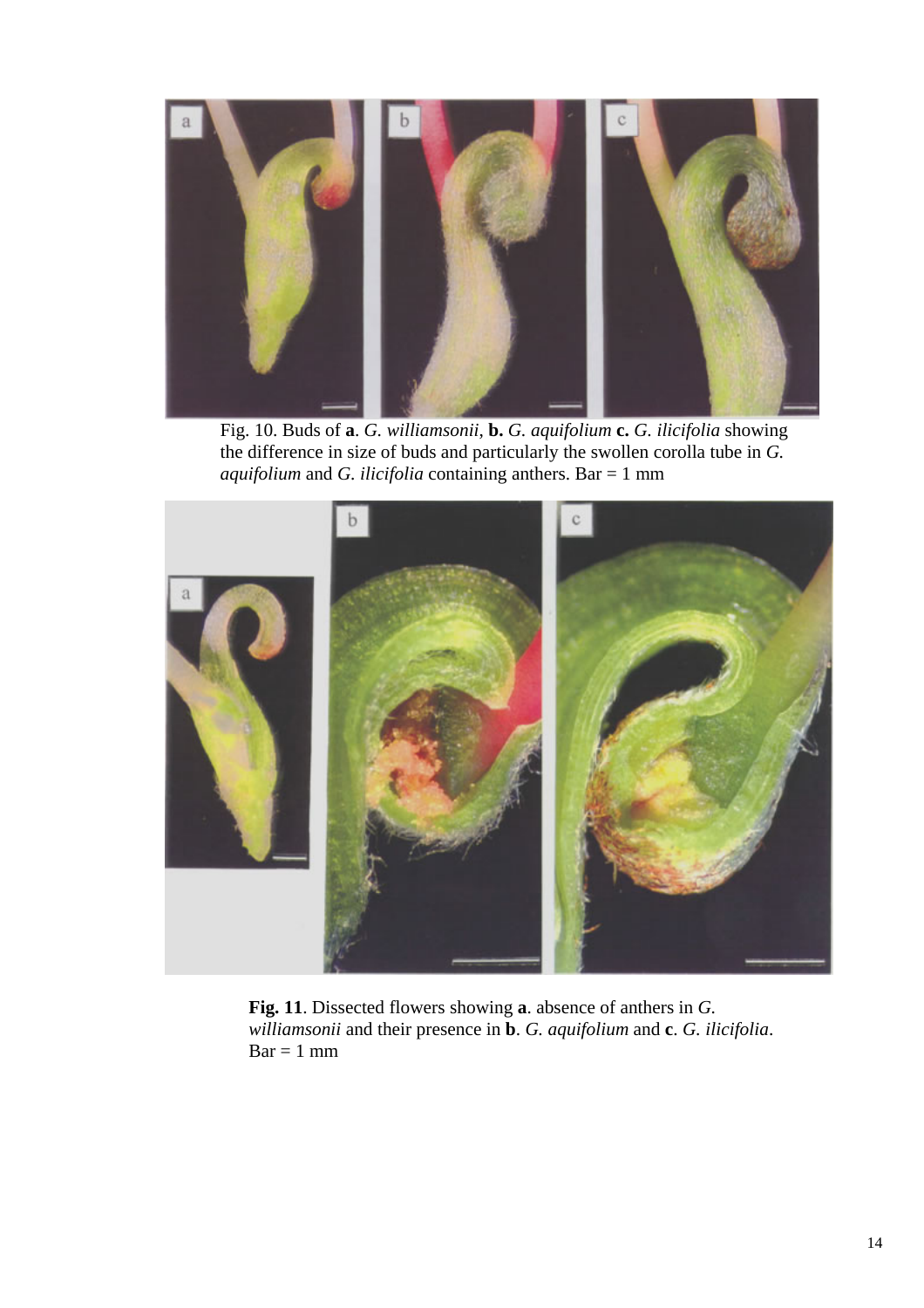![](_page_17_Picture_0.jpeg)

Fig. 12. SEM of anthers showing pollen in anthers of **<sup>a</sup>**. *G. aquifolium* and **b**. *G. ilicifolia* but not **<sup>c</sup>**. *G. williamsonii*.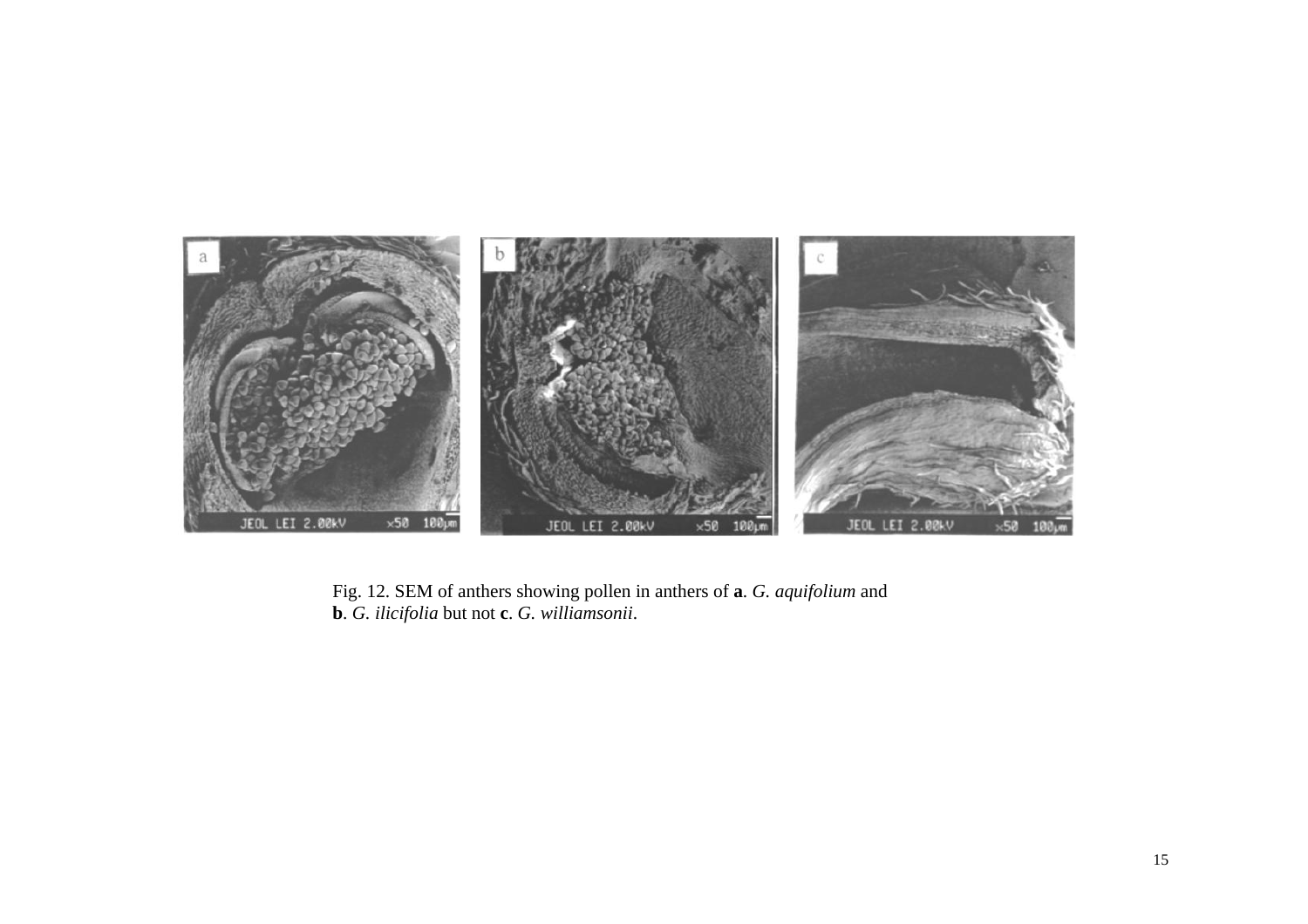![](_page_18_Figure_0.jpeg)

**Fig. 13.** A comparison of leaf types typical of populations and species sampled for this study.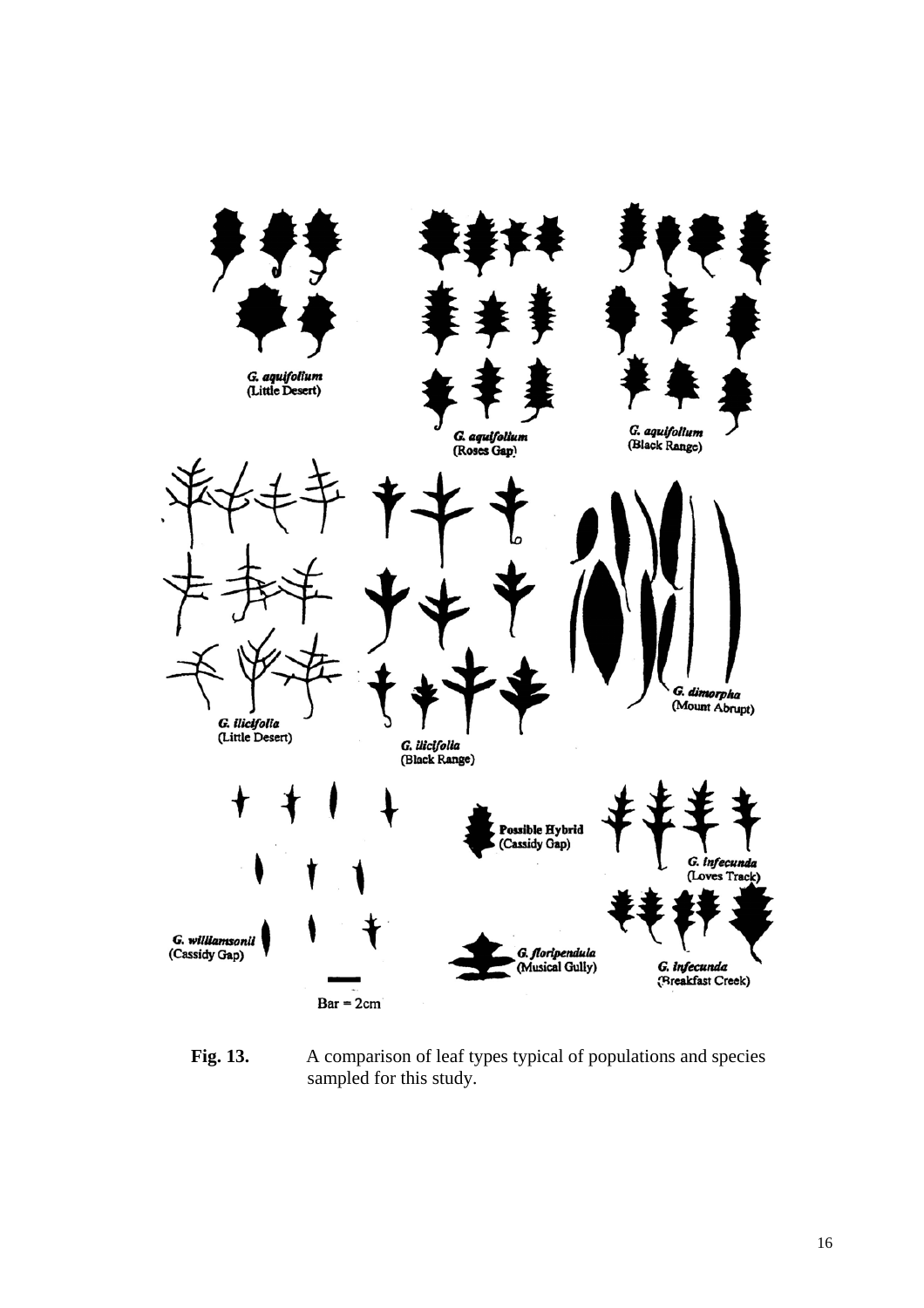![](_page_19_Picture_0.jpeg)

**Fig. 14**. Hairs on leaves of **<sup>a</sup>**. *G. williamsonii* **b**. *G. aquifolium* and **c.** *G. ilicifolia* under the light microscope. Bar  $= 0.1$  mm